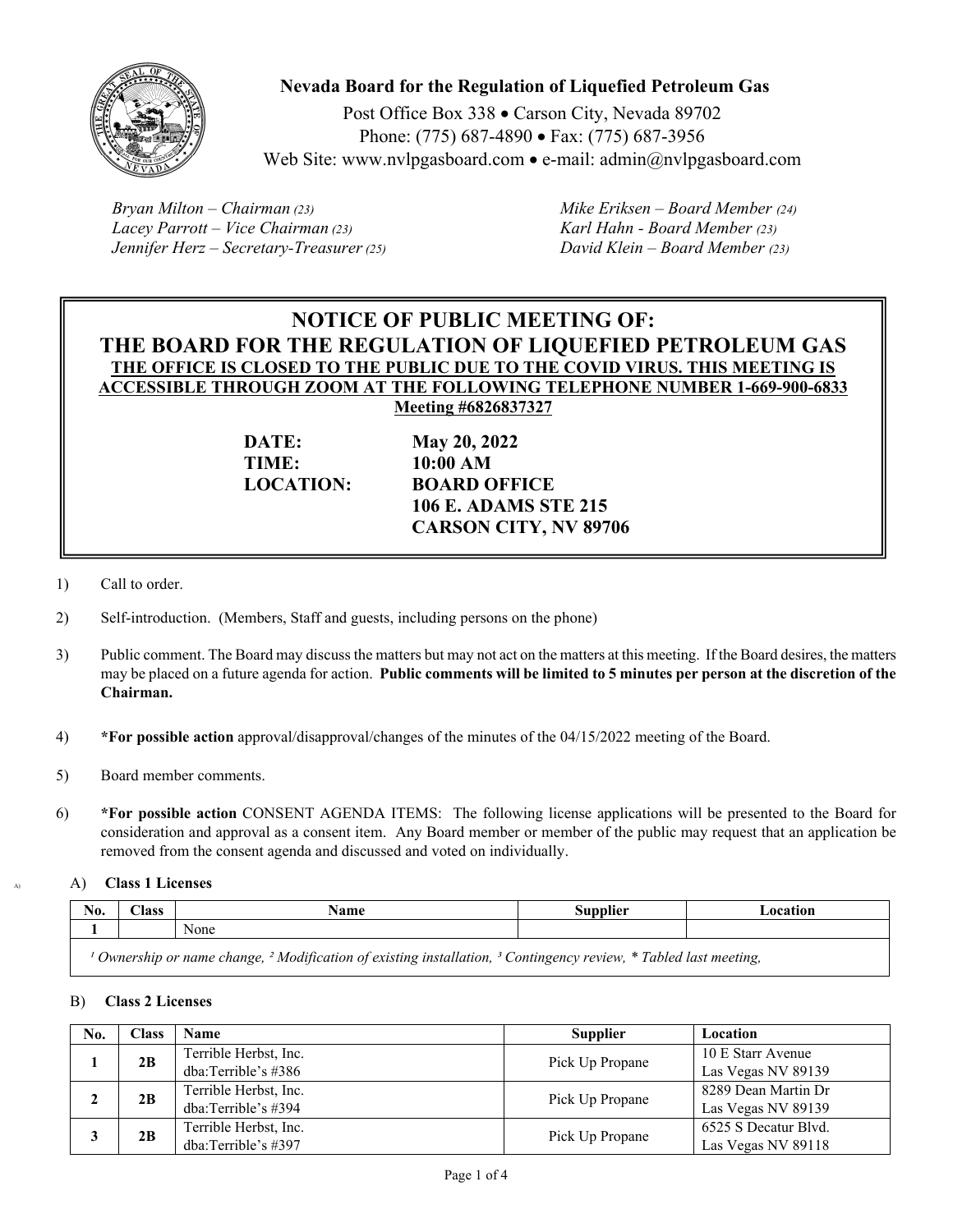| 4                                                                                                                                                 | 2B | 333 Eagles Landing Travel Plaza LLC                          | <b>Blackburns Propane</b> | Lower Flat Top Rd                          |
|---------------------------------------------------------------------------------------------------------------------------------------------------|----|--------------------------------------------------------------|---------------------------|--------------------------------------------|
|                                                                                                                                                   |    | dba: Mesquite Flying J                                       |                           | Mesquite NV                                |
| 5                                                                                                                                                 | 2B | Nevada Convenience, LLC                                      | AmeriGas LV               | 4240 E Craig Rd.                           |
|                                                                                                                                                   |    | dba: 7-Eleven #39454 <sup>1</sup>                            |                           | N Las Vegas NV 89030                       |
| 6                                                                                                                                                 | 2B | Nevada Convenience, LLC<br>dba: 7-Eleven #39431 <sup>1</sup> | AmeriGas LV               | 4665 E Sunset Rd                           |
|                                                                                                                                                   |    |                                                              |                           | Henderson NV 89041<br>1100 S Rainbow Blvd. |
| 7                                                                                                                                                 | 2B | Nevada Convenience, LLC<br>dba: 7-Eleven #39463 $^1$         | AmeriGas LV               |                                            |
|                                                                                                                                                   |    | Nevada Convenience, LLC                                      |                           | Las Vegas NV 89146<br>2810 N Rancho Dr.    |
| 8                                                                                                                                                 | 2B | dba: 7-Eleven #39385 <sup>1</sup>                            | AmeriGas LV               | Las Vegas NV 89130                         |
|                                                                                                                                                   |    | Platinum Management Group                                    |                           | 4589 E Russell Rd.                         |
| 9                                                                                                                                                 | 2B | dba: Z-Mart $51$                                             | <b>Blue Rhino LV</b>      | Las Vegas NV 89120                         |
|                                                                                                                                                   |    | Axismso                                                      |                           | 2979 Desert Inn Rd.                        |
| 10                                                                                                                                                | 2B | dba: Axis #6860                                              | Blue Rhino LV             | Las Vegas NV 89121                         |
|                                                                                                                                                   |    | Axismso                                                      |                           | 5556 Boulder Hwy                           |
| 11                                                                                                                                                | 2B | dba: Axis #6861                                              | Blue Rhino LV             | Las Vegas NV 89122                         |
| 12                                                                                                                                                | 2B | Axismso                                                      |                           | 2205 S Stephanie St                        |
|                                                                                                                                                   |    | dba: Axis #6862                                              | <b>Blue Rhino LV</b>      | Henderson NV 89015                         |
| 13                                                                                                                                                | 2B | Terrible Herbst, Inc.                                        |                           | 3061 St. Rose Pkwy                         |
|                                                                                                                                                   |    | dba: Terrible's #4341                                        | Pick Up Propane           | Henderson NV 89052                         |
| 14                                                                                                                                                | 2B | Terrible Herbst, Inc.                                        |                           | 21 E Silverado Ranch Blvd.                 |
|                                                                                                                                                   |    | dba: Terrible's $\#435'$                                     | Pick Up Propane           | Las Vegas NV 89183                         |
|                                                                                                                                                   |    | Terrible Herbst, Inc.                                        |                           | 2200 W Horizon Ridge Pkwy                  |
| 15                                                                                                                                                | 2B | dba: Terrible's #436 <sup>1</sup>                            | Pick Up Propane           | Henderson NV 89052                         |
| 16                                                                                                                                                |    | Terrible Herbst, Inc.                                        |                           | 5685 Losee Rd                              |
|                                                                                                                                                   | 2B | dba: Terrible's #4371                                        | Pick Up Propane           | N Las Vegas NV 89081                       |
|                                                                                                                                                   |    | Terrible Herbst, Inc.                                        |                           | 1450 W Cheyenne Ave                        |
| 17                                                                                                                                                | 2B | dba: Terrible's #4381                                        | Pick Up Propane           | N Las Vegas NV 89030                       |
|                                                                                                                                                   | 2B | Terrible Herbst, Inc.                                        |                           | 2816 W Craig Rd.                           |
| 18                                                                                                                                                |    | dba: Terrible's #4391                                        | Pick Up Propane           | N Las Vegas NV 89031                       |
|                                                                                                                                                   | 2B | Terrible Herbst, Inc.                                        |                           | 10611 S Eastern Ave.                       |
| 19                                                                                                                                                |    | dba: Terrible's #440 <sup>1</sup>                            | Pick Up Propane           | Henderson NV 89052                         |
|                                                                                                                                                   | 2B | Terrible Herbst, Inc.                                        |                           | 3366 St Rose Pkwy                          |
| 20                                                                                                                                                |    | dba: Terrible's #441 <sup>1</sup>                            | Pick Up Propane           | Henderson NV 89052                         |
|                                                                                                                                                   |    | Family Dollar Stores, Inc.                                   |                           | 1550 Great Basin Blvd                      |
| 21                                                                                                                                                | 2B | dba: Family Dollar #746 <sup>2</sup>                         | <b>Blue Rhino SLC</b>     | Ely NV 89301                               |
| 22                                                                                                                                                | 2B | Family Dollar Stores, Inc.                                   | <b>Blue Rhino SLC</b>     | 1410 E Aultman St.                         |
|                                                                                                                                                   |    | dba: Family Dollar 11274 <sup>2</sup>                        |                           | Ely NV 89361                               |
| 23                                                                                                                                                | 2B | Love's Travel Stop                                           | <b>Blue Rhino SLC</b>     | 1701 Great Basin Blvd.                     |
|                                                                                                                                                   |    | dba: Love's #691 <sup>2</sup>                                |                           | Ely NV 89301                               |
| <sup>1</sup> Ownership or name change, <sup>2</sup> Modification of existing installation, <sup>3</sup> Contingency review, * Tabled last meeting |    |                                                              |                           |                                            |

# C) **Class 3 Licenses**

| No.                                   | $\text{Class}$ | <b>Name</b> | Location |  |
|---------------------------------------|----------------|-------------|----------|--|
|                                       |                | None        |          |  |
| <sup>1</sup> Ownership or name change |                |             |          |  |

## D) **Class 4 Licenses**

| No. | Class : | <b>Name</b>                        | <b>Supplier</b>        | Location           |
|-----|---------|------------------------------------|------------------------|--------------------|
|     |         | Longley Partners LLC               | Hunt Propane Minden    | 1392 Johnson Lane  |
|     |         | dba: Johnson Lane General Store    |                        | Minden NV 89423    |
|     |         | Whispering River Ranch RV Park LLC | Jim Menesini Petroleum | 36 Hwy 339         |
|     |         |                                    | Yerington              | Yerington NV 89447 |
|     |         | Midjit Market, Inc.                | Suburban Propane LV    | 685 E Sunset Rd.   |
|     |         | dba: Green Valley Grocery #71      |                        | Henderson NV 89011 |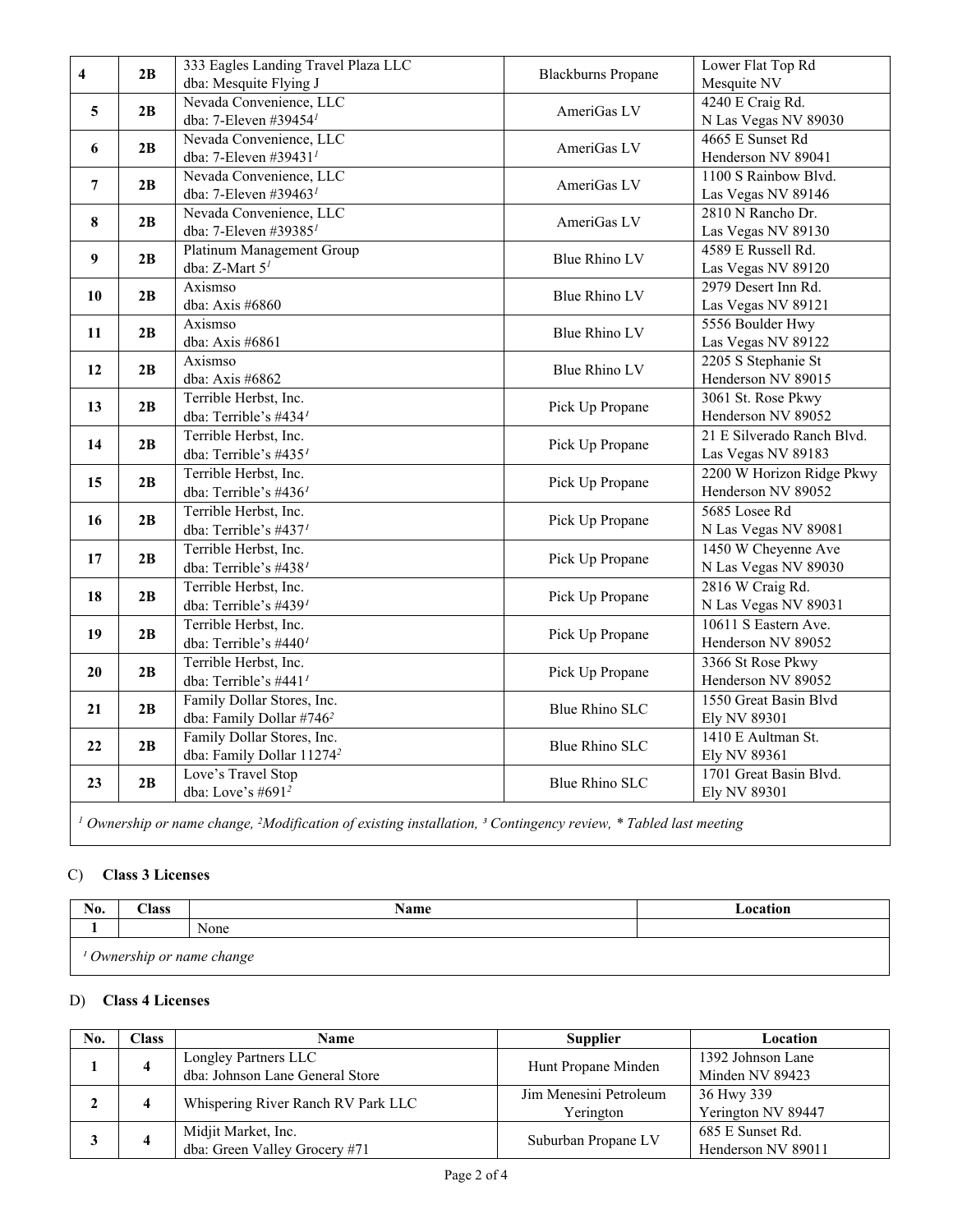| Propane<br>Suburban<br>89122<br>RV <sup>1</sup><br>dba:<br>Las<br>egas<br>NV.<br>Blue<br>ഥര |
|---------------------------------------------------------------------------------------------|
|---------------------------------------------------------------------------------------------|

<sup>1</sup> Ownership or name change, <sup>2</sup> Modification of existing installation, <sup>3</sup> Contingency review, \* Tabled last meeting

## E) **Class 5 Licenses**

| No.                                                                                                                                               | ~lass | Name | Supplier | Location |  |
|---------------------------------------------------------------------------------------------------------------------------------------------------|-------|------|----------|----------|--|
|                                                                                                                                                   |       | None |          |          |  |
| <sup>1</sup> Ownership or name change, <sup>2</sup> Modification of existing installation, <sup>3</sup> Contingency review, * Tabled last meeting |       |      |          |          |  |

7) Deputy Attorney General's comments.

- 8) Staff Reports.
	- A) Office Manager
	- B) Field Inspector
	- C) Director of Education and Code Development (Director ECD)
	- D) Chief Inspector
- 9) **\*For possible action** review of the financial reports (profit and loss, budget, audit, etc.), the oversight committee report, the movement of funds between the Board's existing and/or new accounts and other items related to the Board's finances.
- 10) For discussion Budget for travel to meetings including the NPDA conference in September.
- 11) For discussion Proposed FY Budget 2022-23.
- 12) Chairman's request for items to be included on the next agenda.
- 13) **\*For possible action** approval of Board members' compensation, per diem and travel expenses.
- 14) Public comment. The Board may discuss the matters but may not act on the matters at this meeting. If the Board desires, the matters may be placed on a future agenda for action. **Public comments will be limited to 5 minutes per person at the discretion of the Chairman.**
- 15) **Adjourn**.
- **\* Denotes items for possible action.**